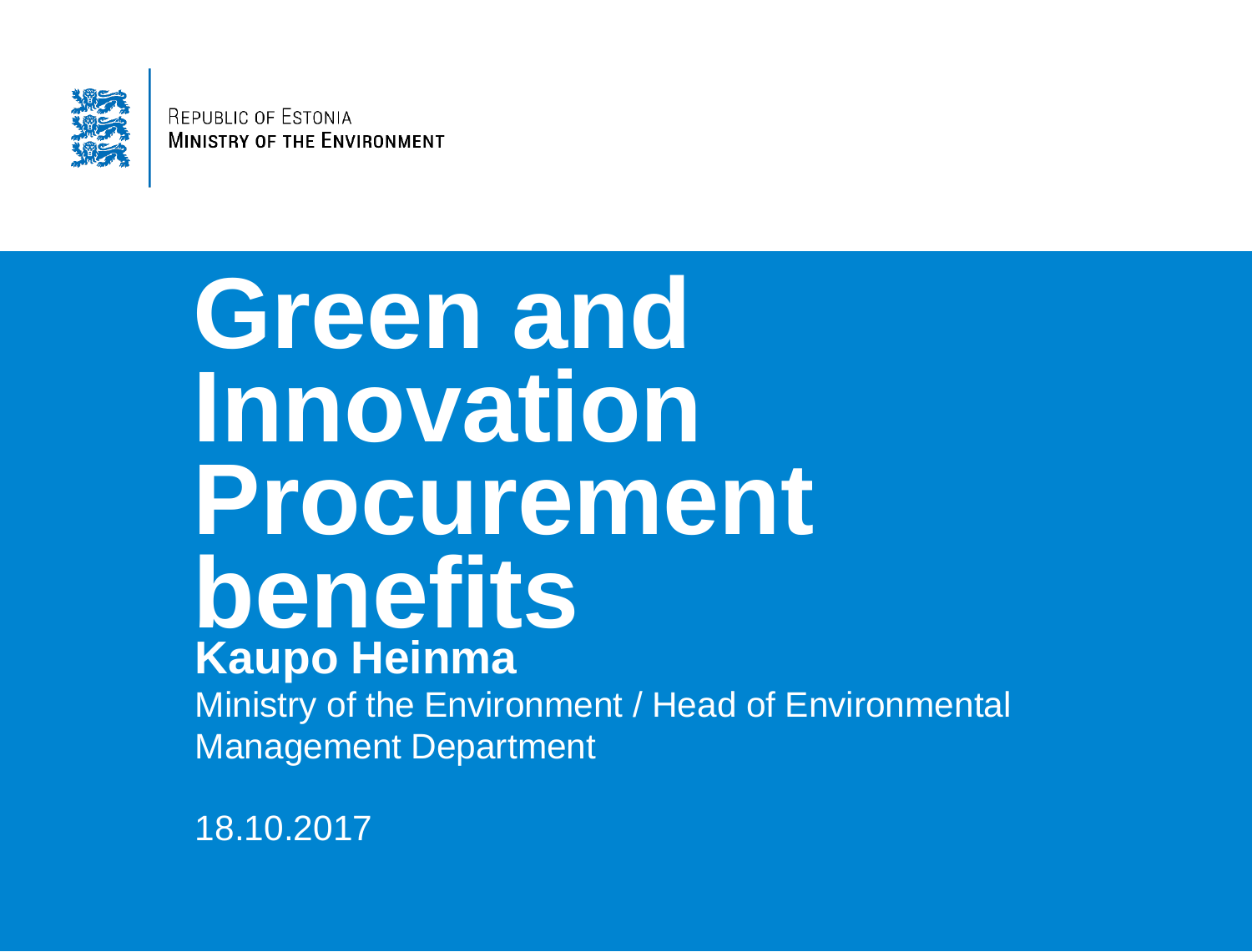#### **Conventional production business model of the linear economy**



Needs consistent resources, energy and cash flow.

A lot of potential remains untapped.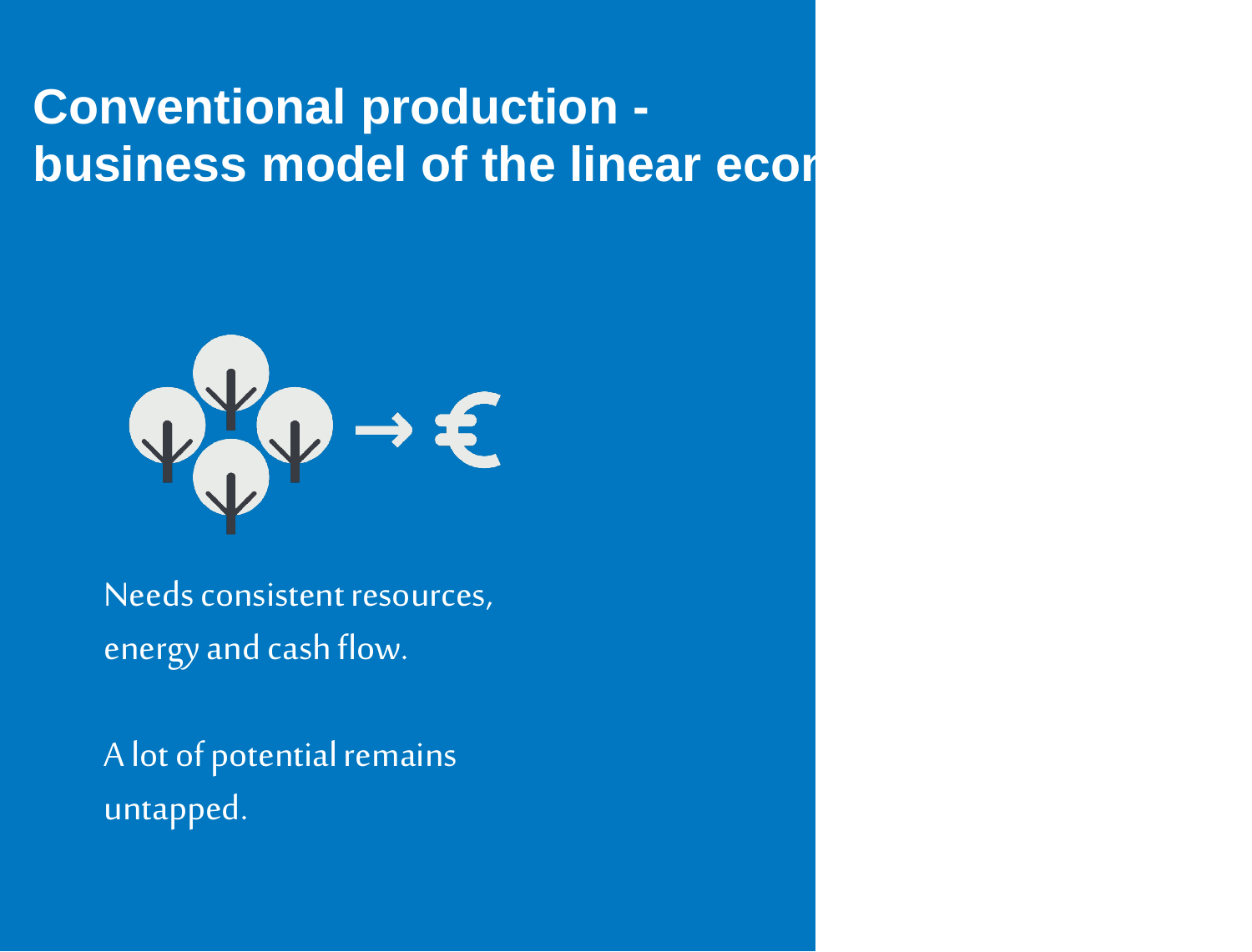

**Resource-efficient production business model of the circular economy** 



Involving less energy and resources outside, the same quantity or more products are produced.

More potential is being used.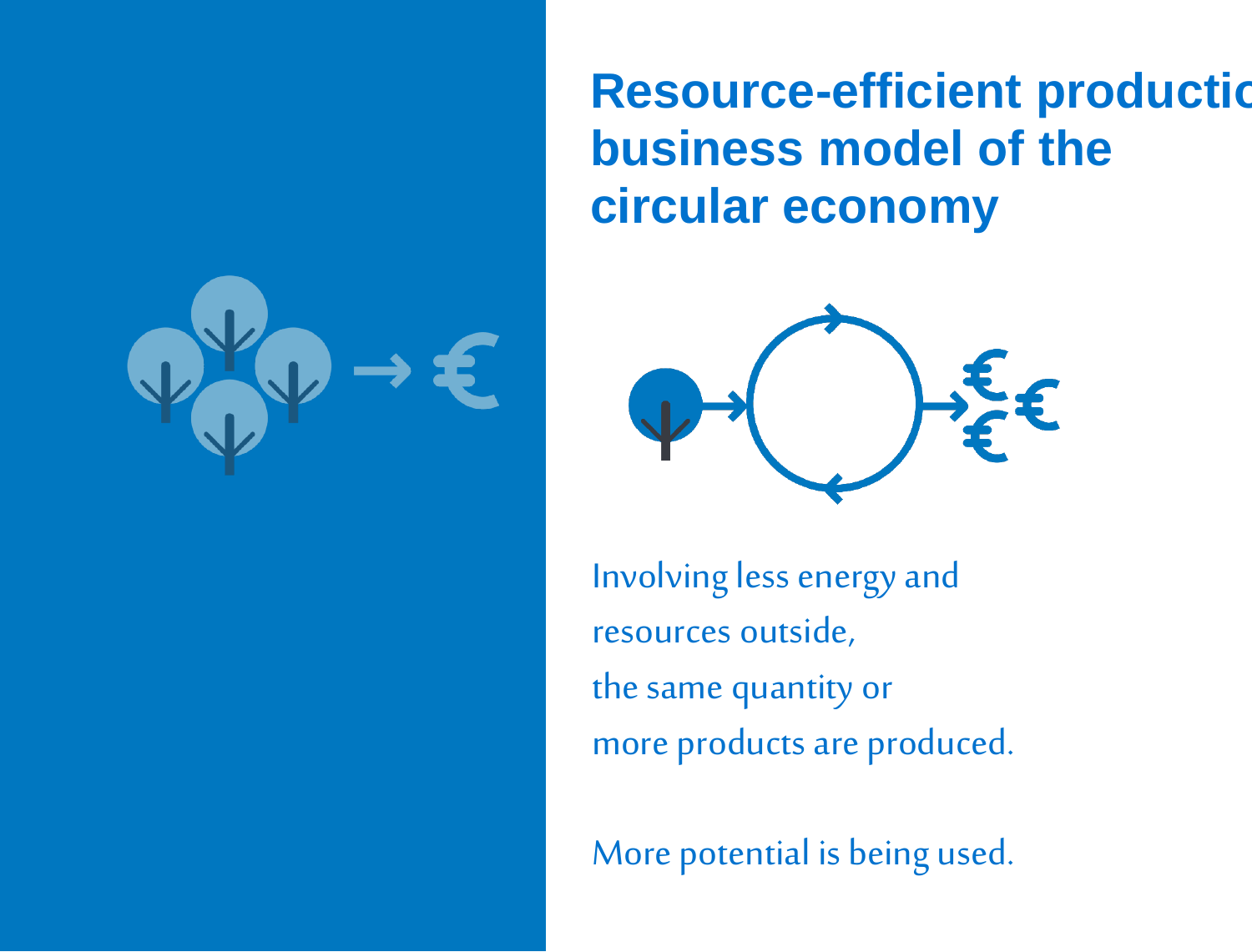#### **Economic growth and pressure on the environment**

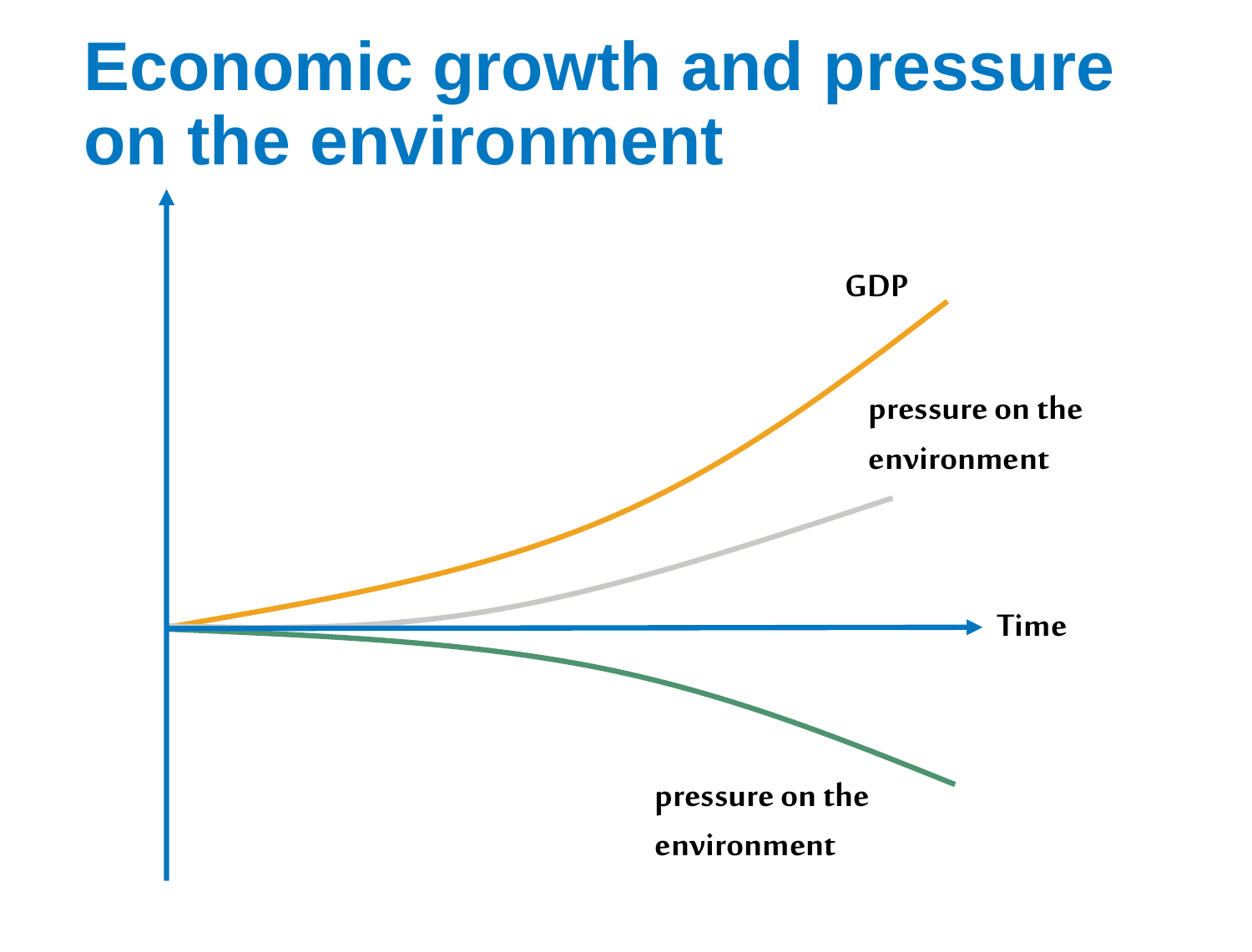**Green, Circular and Innovation procurement benefits**

- Political
- Economic
- Social/Health
- Environmental

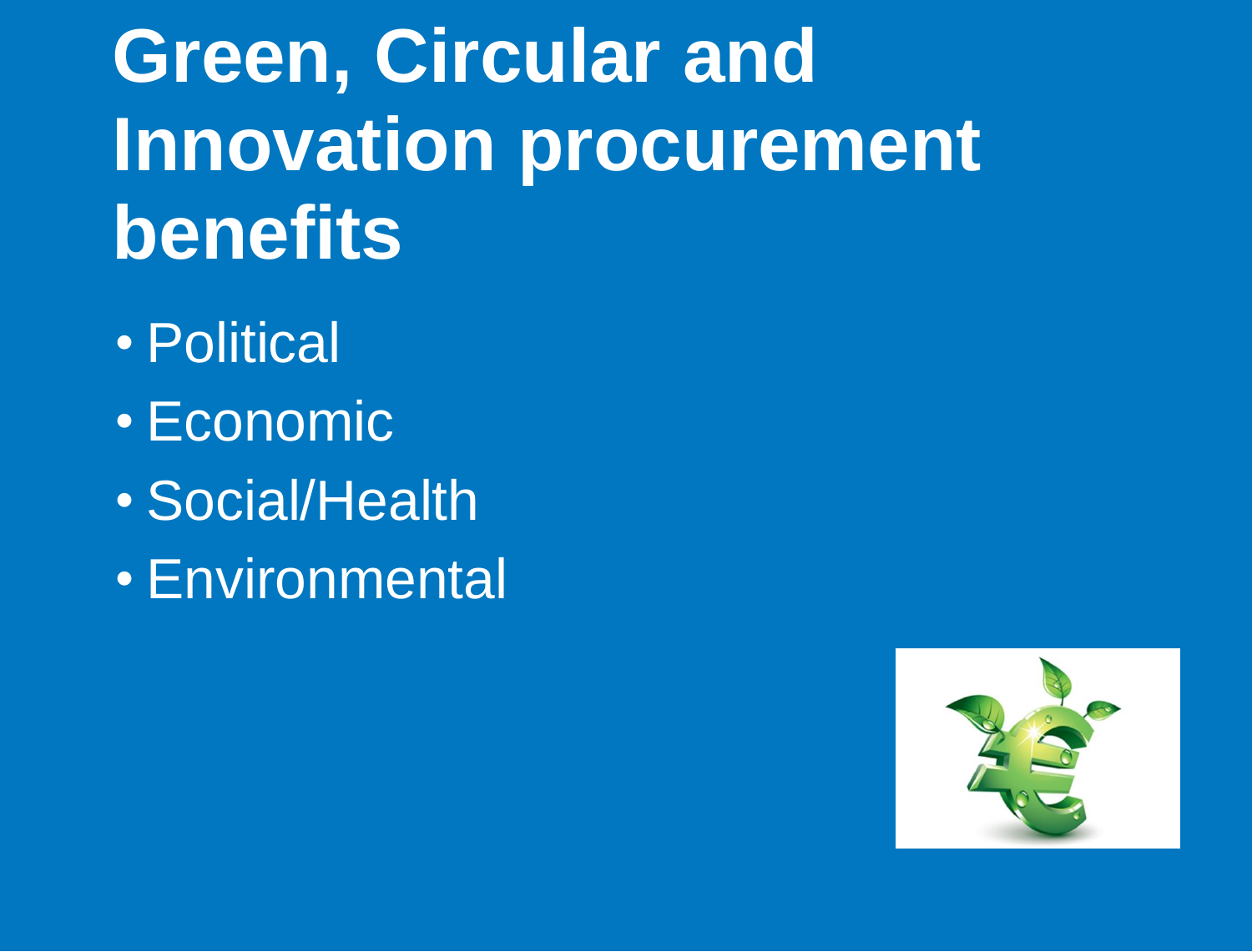#### **Main obstacles**

- Value estimates, consumption models and current lowest-price practice;
- Procurement is often treated as a purely financial and administrative task and so is not aligned with broader policy objectives (e.g. health, environment, transport);
- Lack of practice and experience (not daring to add environmental criteria);
- Lack of leadership support;
- Lack of reliable and easily accessible<br>information;
- Legal background (there would be a need for even harsher regulation through legislation);
- Fear of contest.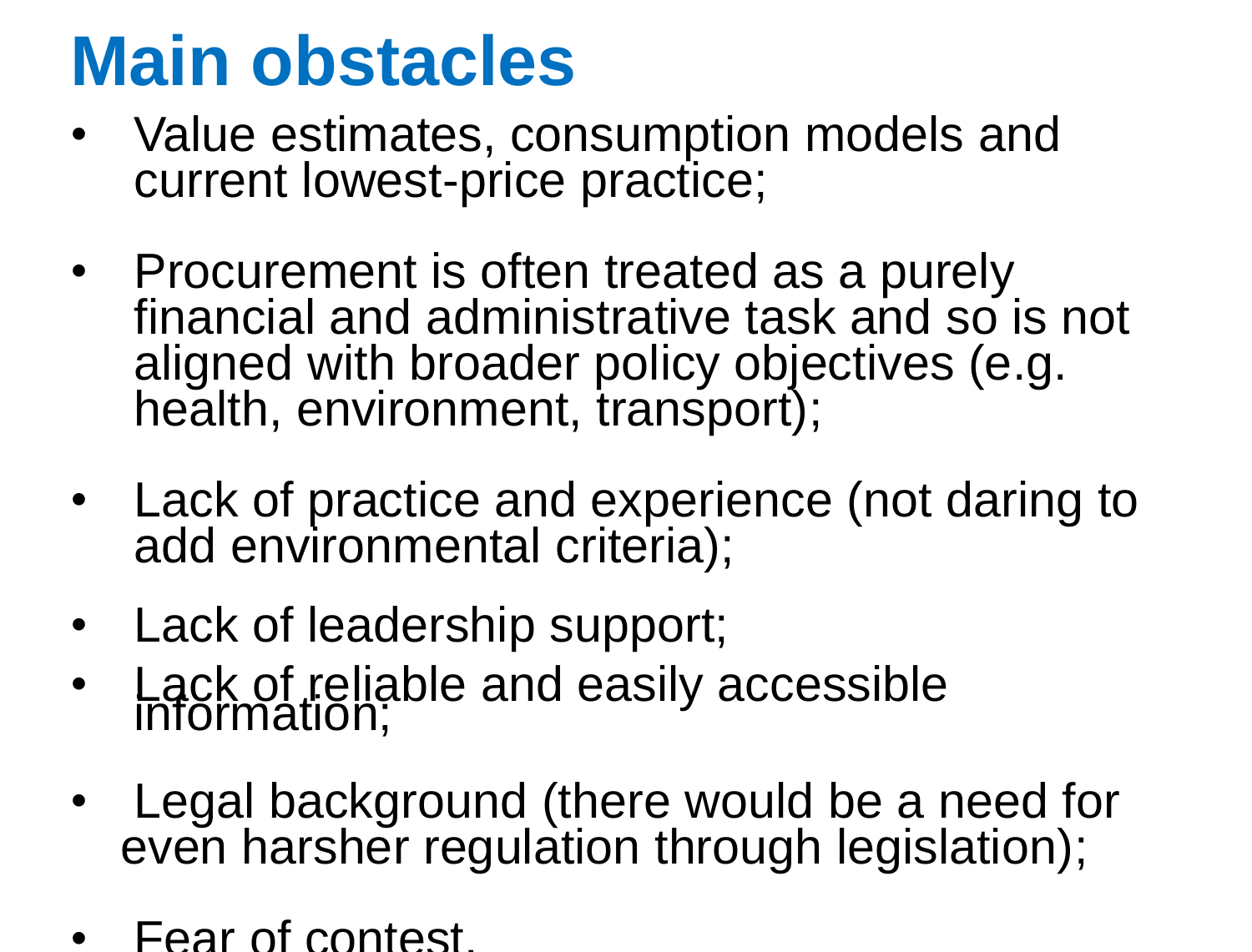# **Link between green and innovation procurement**

- Green Public Procurement/ Circular Procurement can be Innovation procurement
- Innovation procurement can be also GPP/CP.
- Eco-innovation supports the placing on the market of environmentally friendly products and services.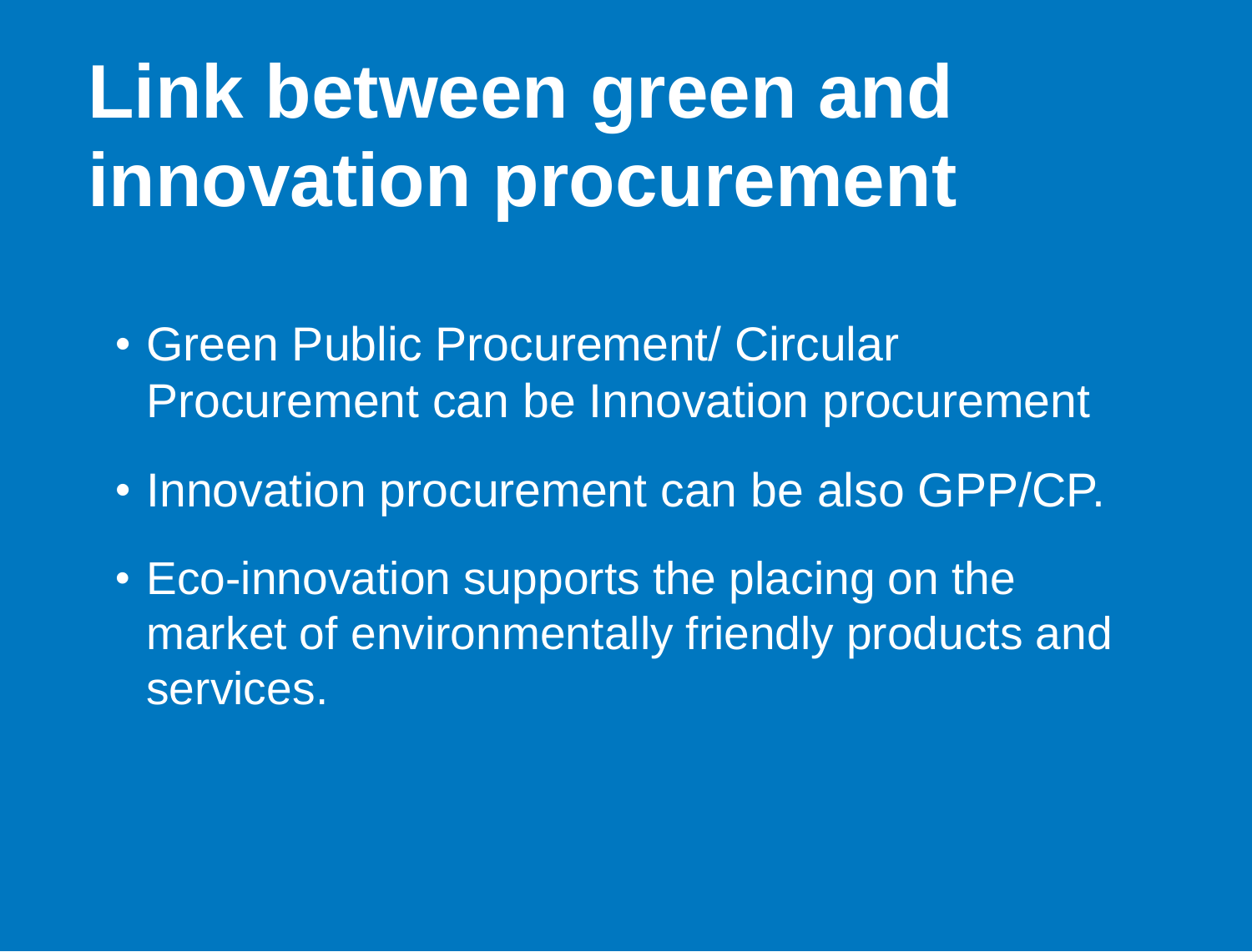# **Estonian example (I)**



UPMADE: Software that gives manufacturers a comprehensive and transparent look at all of their material flows.

New products can be created from production residues.

[http://www.upmade.org](http://www.upmade.org/)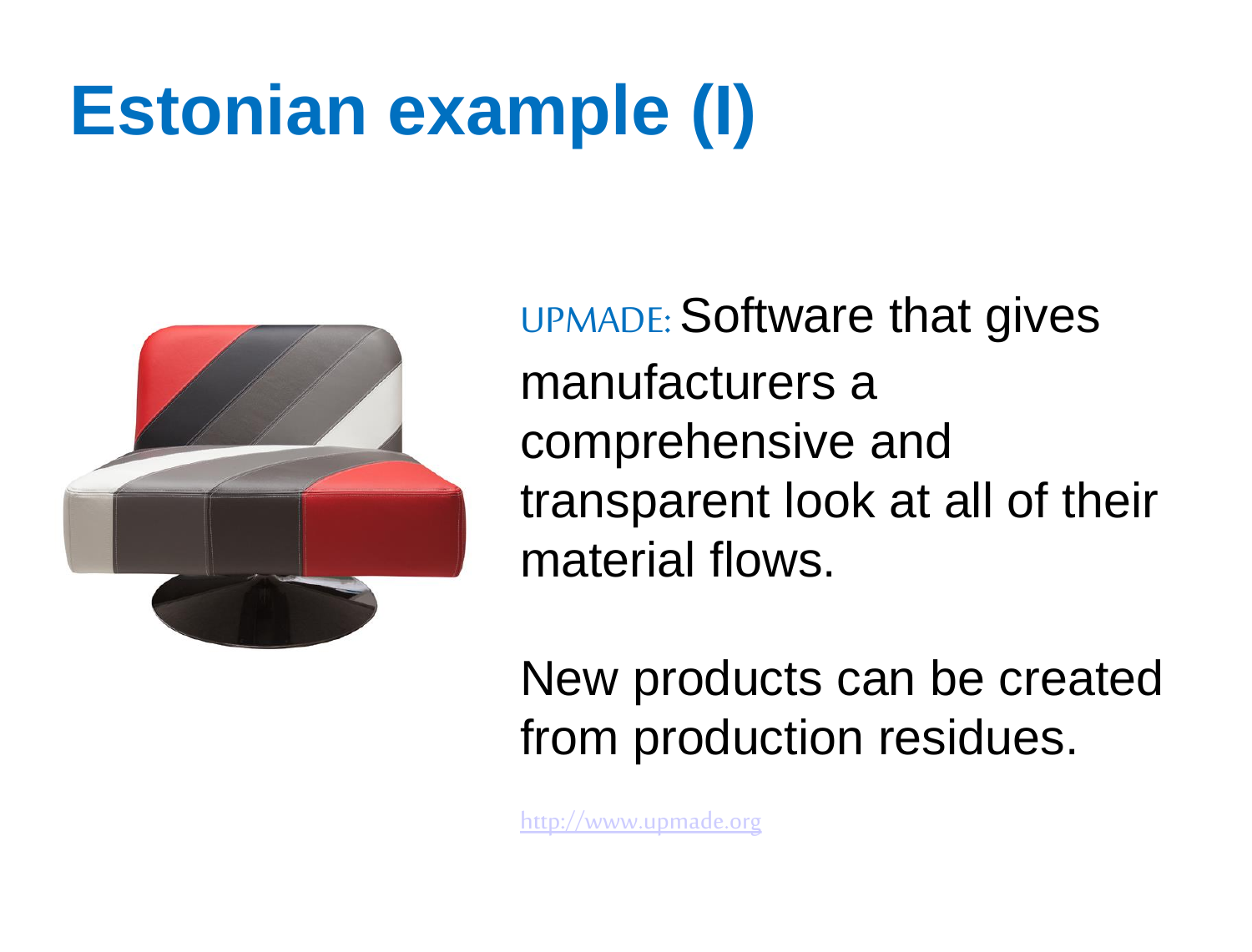# **Estonian example (II)**



GELATEX: produces an environmentally friendly alternative to leather and imitation leather made from gelatine derived from the meat industry leftovers. Compared to real leather production, only a fraction of the water and energy is used.

<http://gela-tex.com/>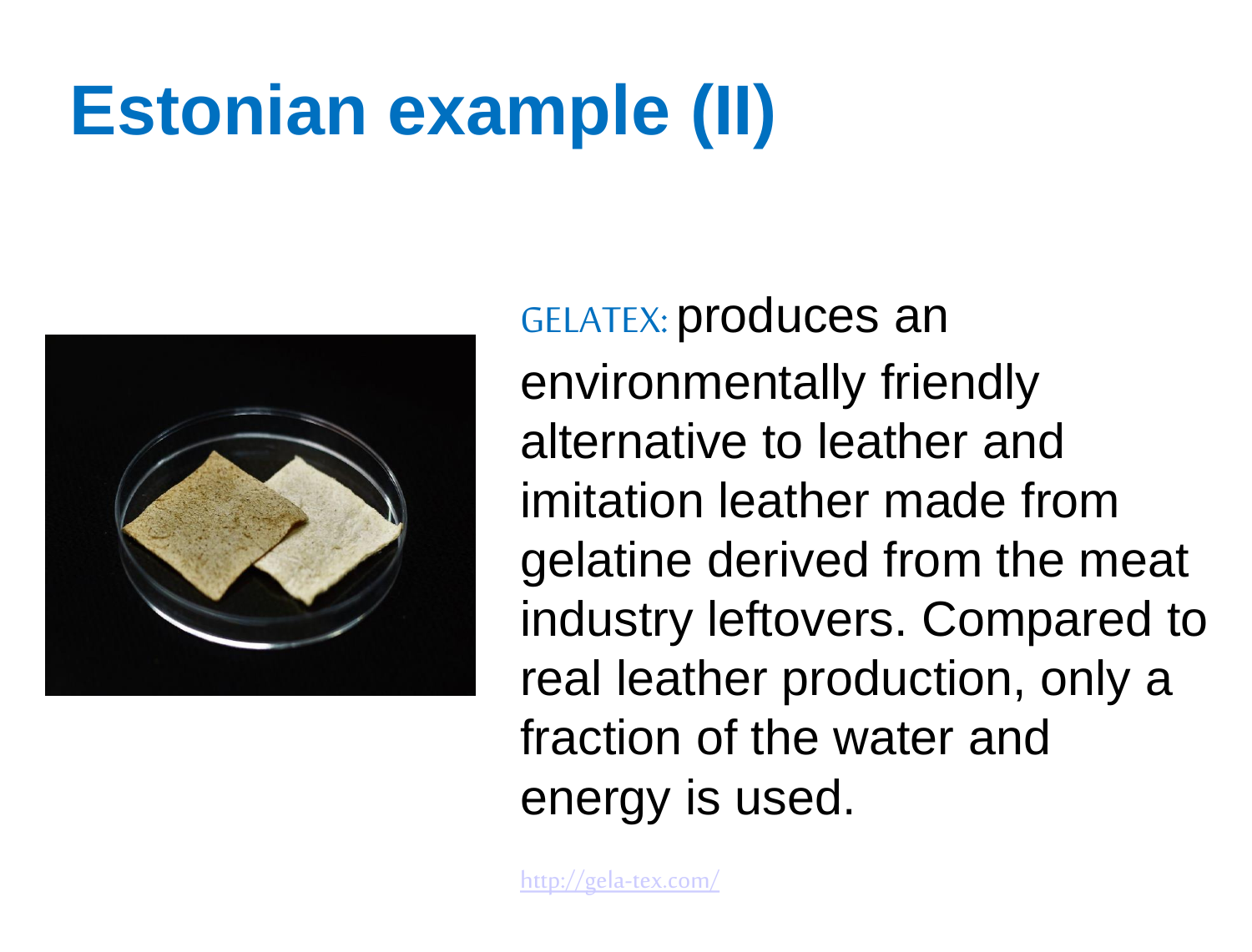#### **Estonian example (III)**



Environmental Technology of the Tallinn University of Technology School of Engineering: made a prototype of a smart road pavement what produces electricity from sunlight.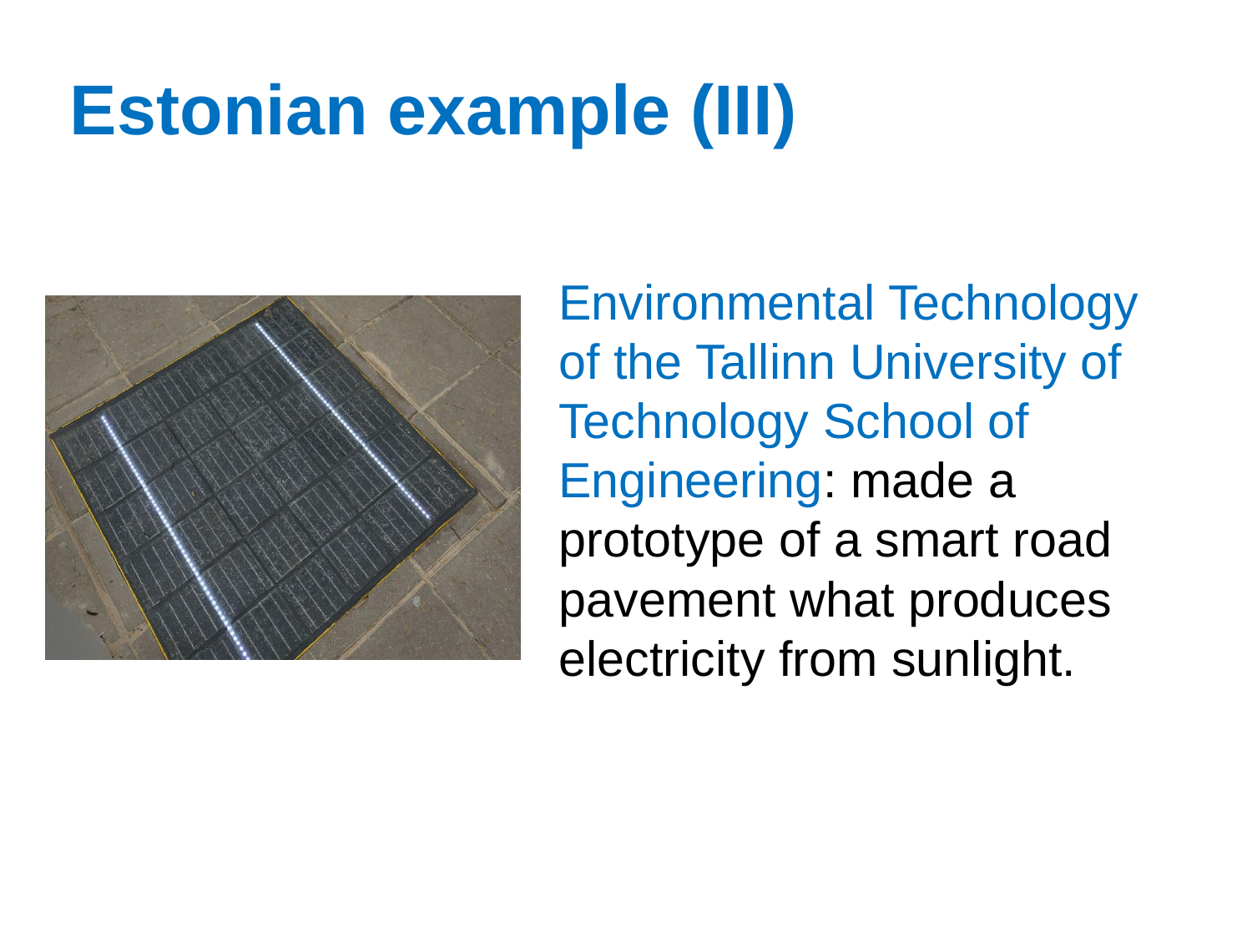# **Estonian example (IV)**



OKKASTYLE: manufactures acoustic and decorative panels from pine tree leftovers from wood industry. Panels are handcrafted and only natural and environmentally friendly materials are used.

<http://okka.eu/>